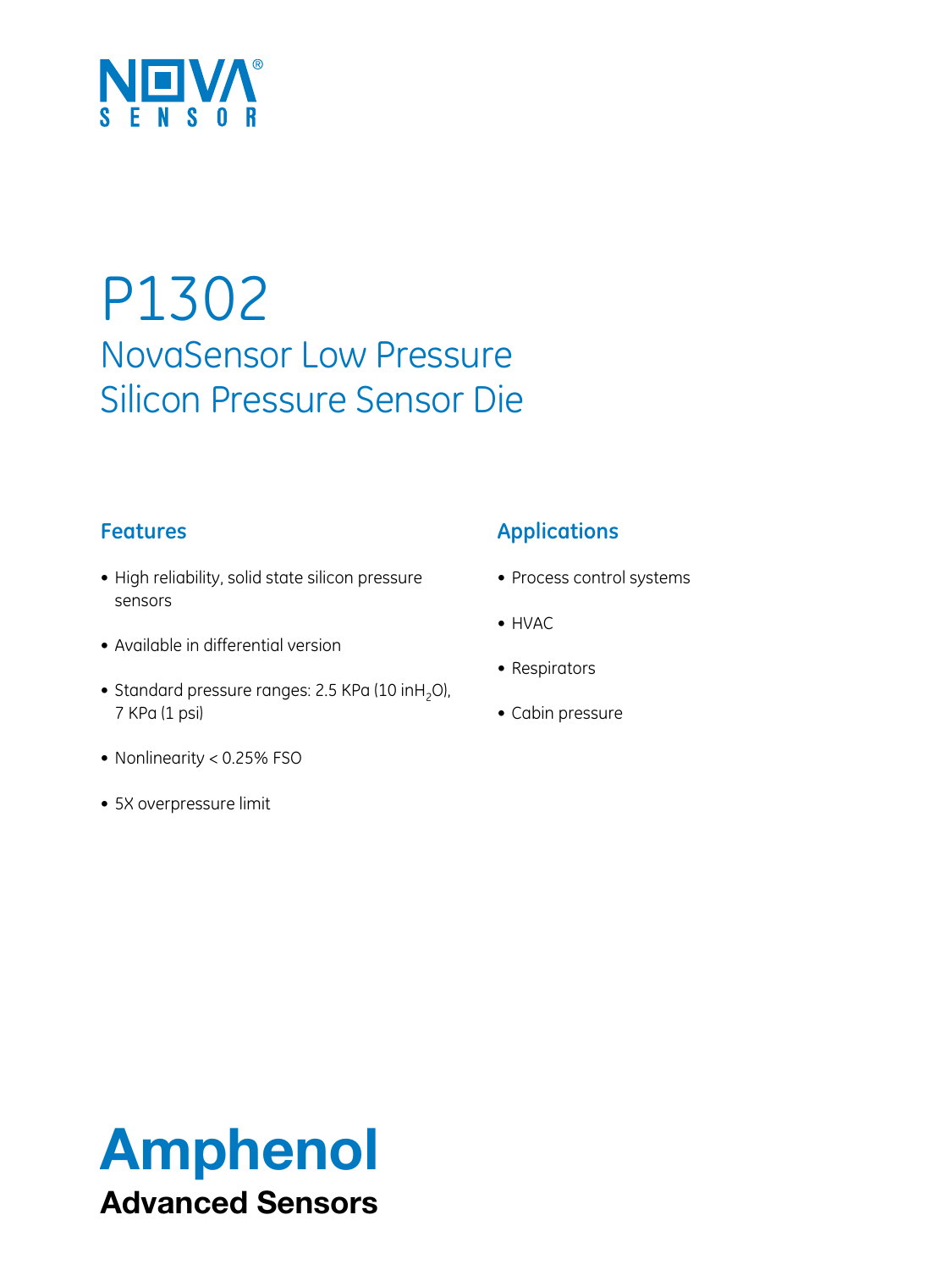# P1302 Specifications

# **Description**

The P1302 piezoresistive pressure sensors are offered in a miniature 2.7 mm x 3.2 mm ( 0.10 in x 0.12 in ) die. When excited with 1.5 mA, the P1302 produces a millivolt output that is proportional to input pressure. The P1302 is available as a differential and gage sensor. With NovaSensor's SenStable® process, the P1302 will provide very good long-term stability and excellent repeatability.

# **Schematic Diagrams**



Die dimensions: 2.7 mm x 3.2 mm x 0.4 mm (0.10 in x 0.12 in x 0.02 in)



P1302 schematic diagrams

#### **Die Height (H)**

No glass 0.4 mm 33 mil 1.2 mm 93 mil 2.8 mm

| Parameter                                 | Value                                  | <b>Units</b> | <b>Notes</b>             |  |
|-------------------------------------------|----------------------------------------|--------------|--------------------------|--|
| <b>General</b>                            |                                        |              |                          |  |
| Pressure Range                            | 2.5                                    | KPa          | $10$ in H <sub>2</sub> O |  |
|                                           | $\overline{7}$                         | KPa          | 1 psi                    |  |
| Electrical @ 25°C (72°F) unless noted     |                                        |              |                          |  |
| Excitation                                | 1.5                                    | mA           | 10 VDC Maximum           |  |
| Input Impedance                           | 5000±20%                               | Ω            |                          |  |
| Output Impedance                          | 5000±20%                               | Ω            |                          |  |
| <b>Environmental</b>                      |                                        |              |                          |  |
| Temperature Range                         |                                        |              |                          |  |
| Operating                                 | -40 to 125                             | °C.          | (-40°C to 257°F)         |  |
| Storage (undiced)                         | -55 to 150                             | °C           | (-55°C to 302°F)         |  |
| <b>Mechanical</b>                         |                                        |              |                          |  |
| Weight                                    | 0.04                                   | g            | $(0.00008$ lb)           |  |
| Media Compatibility                       | Clean dry air, non-<br>corrosive gases |              |                          |  |
| <b>Performance Parameters (1)</b>         |                                        |              |                          |  |
|                                           | Value (6)                              | Units        | <b>Notes</b>             |  |
| Zero Offset                               | $+75$                                  | mV           | 1                        |  |
| Full Scale Output (FSO)                   | 40 to 120                              | mv           | 2.5 kPa, 7               |  |
| Full Scale Output (FSO)                   | 75 to 200                              | mv           | 7 kPa                    |  |
| Linearity (7 kPa)                         | ±0.25                                  | %FSO         | 2                        |  |
| Linearity (2.5 kPa)                       | ±0.5                                   | %FSO         | $\overline{\mathbf{c}}$  |  |
| Pressure Hysteresis                       | ±0.2                                   | %FSO         |                          |  |
| Temperature Coefficient of<br>Zero        | ±30                                    | µV/V/°C      | 3                        |  |
| Temperature Coefficient of<br>Resistance  | 0.29                                   | %/°C         | 3                        |  |
| Temperature Coefficient of<br>Sensitivity | $-0.2$                                 | %FSO/°C      | 3, 6                     |  |
| Thermal Hysteresis of Zero                | 0.25                                   | %FSO         | 3                        |  |

1. 0 KPaA for absolute sensors, 0 KPaG for differential or gage sensors.

2. Best fit straight line.

3. Typical value between 0°C and 70°C (32°F and 158°F).

4. Typical value over one year.

5. All values measured at 25°C (77°F) and 1 mA excitation, unless otherwise noted.

6. 51445 TCS -.25% FSO / °C.

7. 51443 FSO: 80 - 120 mV.

#### **Shipping and Handling**

All wafers are shipped in protective containers. The wafers are sawn on sticky tape with rings. All wafers are electrically probed and visually inspected. Samples from each wafer verify offset, FS output, and linearity. Electrical rejects are inked with red dots. Visual rejects are inked with black or blue dots. Each wafer will have the following information: Lot number, wafer number, device number, and the number of good dice.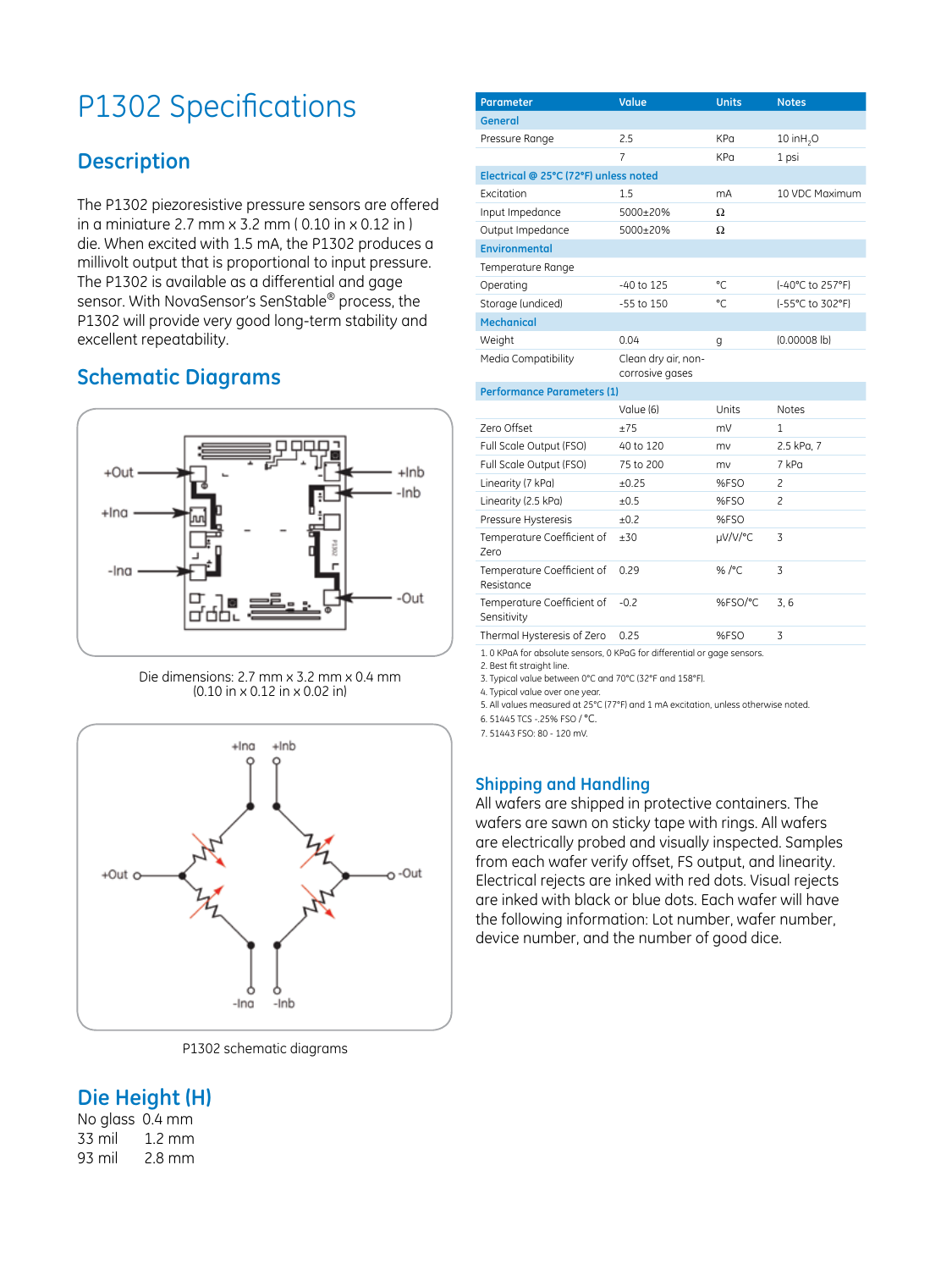#### **Warranty**

NovaSensor warrants its products against defects in material and workmanship for 12 months from the date of shipment. Products not subjected to misuse will be repaired or replaced. NovaSensor reserves the right to make changes without further notice to any products herein. NovaSensor makes no warranty, representation or guarantee regarding the suitability of its products for any particular application. NovaSensor does not assume any liability arising out of the application or use of any product or circuit and specifically disclaims, and all liability, without limitation consequential or incidental damages. The foregoing warranties are exclusive and in lieu of all other warranties, whether written, oral, implied or statutory. No implied statutory warranty of merchantiablity or fitness for a particular purpose shall apply.

### **Ordering Information**

| <b>Part Number</b> | <b>Description</b>                             |
|--------------------|------------------------------------------------|
| 51317              | 2.5 KPa D/G (10 in H <sub>2</sub> O), no glass |
| 51318              | 7 KPa D/G (1 psi), no glass                    |
| 51444              | 7 KPa D/G (1 psi), 93 mil glass                |
| 51445              | 2.5 KPa D/G, 93 mil glass                      |
| 51433              | 2.5 KPa D/G, no glass                          |

*Minimum Release Quantity: Approximately 400 die (1 wafer)*